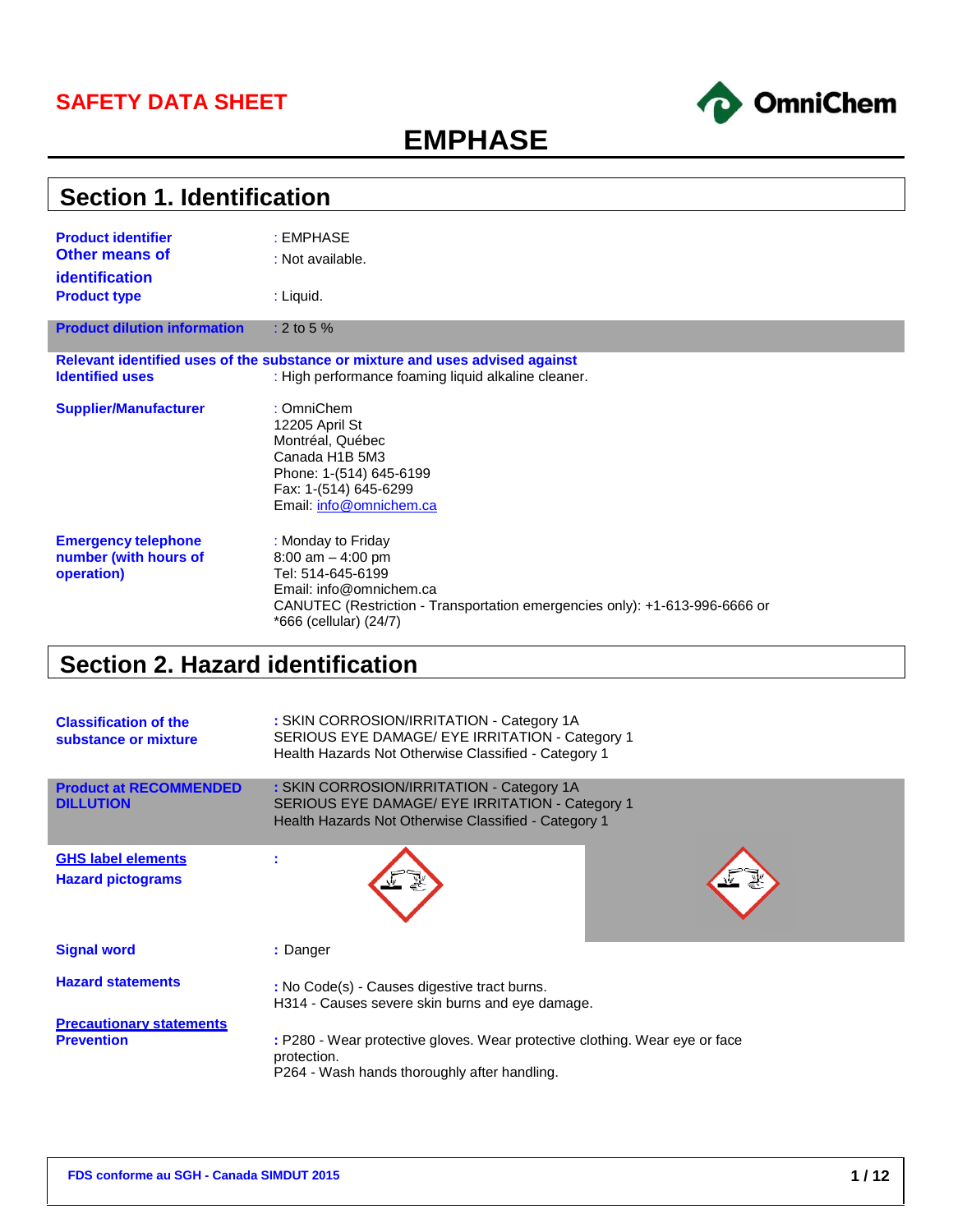## **Section 2. Hazard identification**

| <b>Response</b>                         | : P304 + P340 + P310 - IF INHALED: Remove person to fresh air and keep comfortable for<br>breathing. Immediately call a POISON CENTER or physician. P301 + P310 + P330 + P331 - IF<br>SWALLOWED: Immediately call a POISON CENTER or physician. Rinse mouth. Do NOT induce<br>vomiting. P303 + P361 + P353 + P363 + P310 - IF ON SKIN (or hair): Take off immediately all<br>contaminated clothing. Rinse skin with water. Wash contaminated clothing before reuse.<br>Immediately call a POISON CENTER or physician. P305 + P351 + P338 + P310 - IF IN EYES:<br>Rinse cautiously with water for several minutes. Remove contact lenses, if present and easy to do.<br>Continue rinsing. Immediately call a POISON CENTER or physician. |
|-----------------------------------------|-----------------------------------------------------------------------------------------------------------------------------------------------------------------------------------------------------------------------------------------------------------------------------------------------------------------------------------------------------------------------------------------------------------------------------------------------------------------------------------------------------------------------------------------------------------------------------------------------------------------------------------------------------------------------------------------------------------------------------------------|
| <b>Storage</b>                          | : Store in an appropriate location.                                                                                                                                                                                                                                                                                                                                                                                                                                                                                                                                                                                                                                                                                                     |
| <b>Disposal</b>                         | : P501 - Dispose of contents and container in accordance with all local, regional,<br>national and international regulations.                                                                                                                                                                                                                                                                                                                                                                                                                                                                                                                                                                                                           |
| <b>Supplemental label</b>               | : Do not taste or swallow. Wash thoroughly after handling.                                                                                                                                                                                                                                                                                                                                                                                                                                                                                                                                                                                                                                                                              |
| elements                                |                                                                                                                                                                                                                                                                                                                                                                                                                                                                                                                                                                                                                                                                                                                                         |
| <b>Product at RECOMMENDED DILLUTION</b> |                                                                                                                                                                                                                                                                                                                                                                                                                                                                                                                                                                                                                                                                                                                                         |
| <b>Déclaration on Security</b>          |                                                                                                                                                                                                                                                                                                                                                                                                                                                                                                                                                                                                                                                                                                                                         |
| <b>Prevention</b>                       | : P280 - Wear protective gloves. Wear protective clothing. Wear eye or face<br>protection.                                                                                                                                                                                                                                                                                                                                                                                                                                                                                                                                                                                                                                              |
|                                         | P264 - Wash hands thoroughly after handling.                                                                                                                                                                                                                                                                                                                                                                                                                                                                                                                                                                                                                                                                                            |
| <b>Response</b>                         | : P304 + P340 + P310 - IF INHALED: Remove person to fresh air and keep comfortable for<br>breathing. Immediately call a POISON CENTER or physician. P301 + P310 + P330 + P331 - IF<br>SWALLOWED: Immediately call a POISON CENTER or physician. Rinse mouth. Do NOT induce<br>vomiting. P303 + P361 + P353 + P363 + P310 - IF ON SKIN (or hair): Take off immediately all<br>contaminated clothing. Rinse skin with water. Wash contaminated clothing before reuse.<br>Immediately call a POISON CENTER or physician. P305 + P351 + P338 + P310 - IF IN EYES:<br>Rinse cautiously with water for several minutes. Remove contact lenses, if present and easy to do.<br>Continue rinsing. Immediately call a POISON CENTER or physician. |
| <b>Storage</b>                          | : Store in an appropriate location.                                                                                                                                                                                                                                                                                                                                                                                                                                                                                                                                                                                                                                                                                                     |

# **Section 3. Composition/information on ingredients**

| <b>Substance/mixture</b> | : Mixture.       |
|--------------------------|------------------|
| <b>Other means of</b>    | : Not available. |
| <i>identification</i>    |                  |

| <b>Ingredient name</b>                               | $%$ (w/w) | <b>CAS number</b> |
|------------------------------------------------------|-----------|-------------------|
| Tetrasodium ethylene diamine tetraacetate            | 5 - 10    | 64-02-8           |
| 2-(2-Butoxyethoxy)ethanol                            | $1 - 5$   | 112-34-5          |
| Sodium hydroxide                                     | $1 - 5$   | 1310-73-2         |
| Potassium hydroxide                                  | $1 - 5$   | 1310-58-3         |
| Disodium dodecyl(sulphonatophenoxy)benzenesulphonate | 1 - 5     | 28519-02-0        |

### **Product at RECOMMENDED DILLUTION**

**Declaration on security : No known significant effects or critical hazards.** 

**The exact percentage (concentration) in the composition has been withheld as a trade secret in accordance with the amended HPR as of April 2018.**

**There are no additional ingredients present which, within the current knowledge of the supplier and in the concentrations applicable, are classified as hazardous to health or the environment and hence require reporting in this section.**

**Occupational exposure limits, if available, are listed in Section 8.**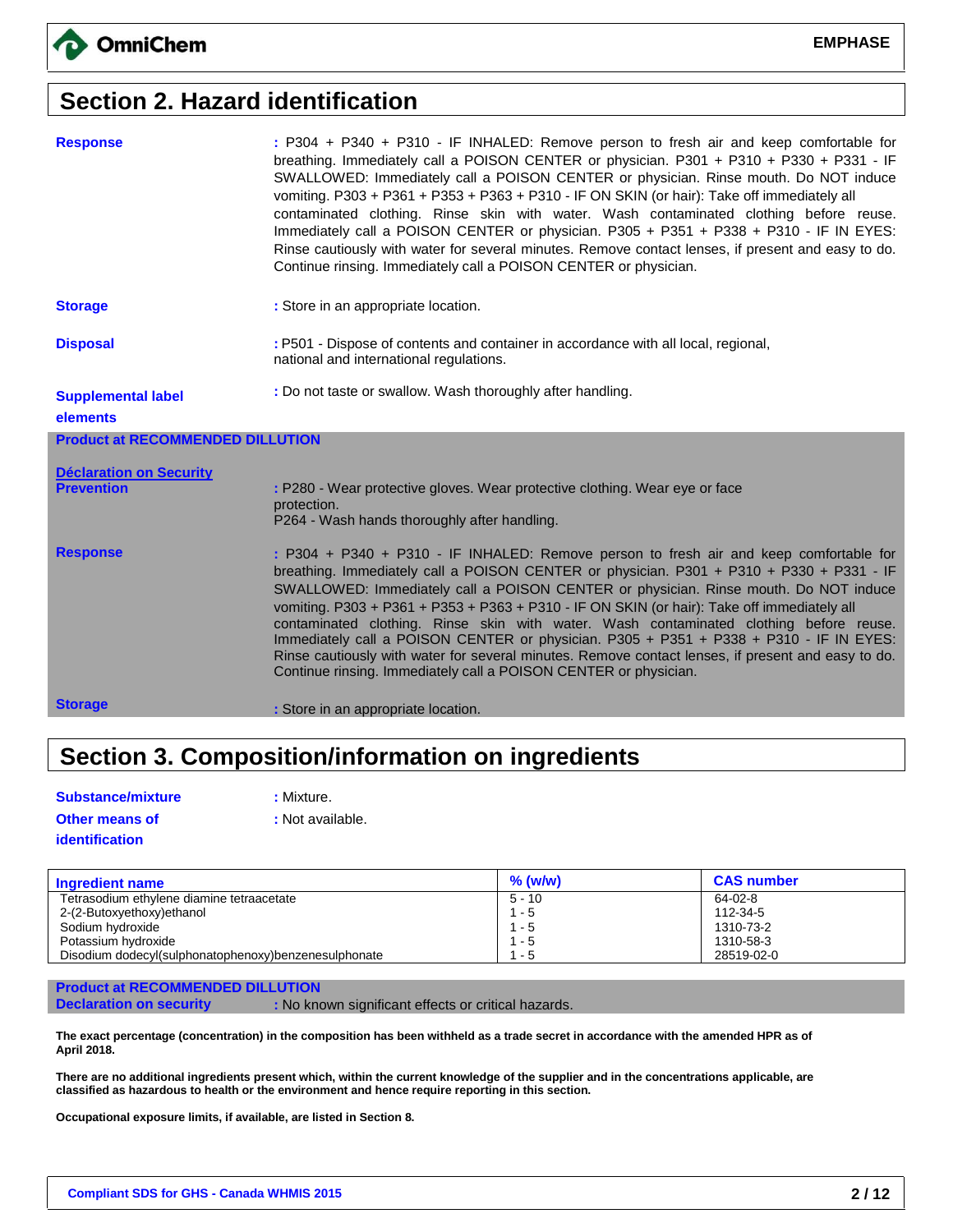

## **Section 4. First-aid measures**

#### **Description of necessary first aid measures**

| <b>Description of necessary first aid measures</b> |                                                                                                                                                                                                                                                                                                                                                                                                                                                                                                                                                                                                                                                                                                                                                                                                       |
|----------------------------------------------------|-------------------------------------------------------------------------------------------------------------------------------------------------------------------------------------------------------------------------------------------------------------------------------------------------------------------------------------------------------------------------------------------------------------------------------------------------------------------------------------------------------------------------------------------------------------------------------------------------------------------------------------------------------------------------------------------------------------------------------------------------------------------------------------------------------|
| Eye contact                                        | : Get medical attention immediately. Call a poison center or physician. Immediately flush eyes with<br>plenty of water, occasionally lifting the upper and lower eyelids. Check for and remove any contact<br>lenses. Continue to rinse for at least 20 minutes. Chemical burns must be treated promptly by a<br>physician.                                                                                                                                                                                                                                                                                                                                                                                                                                                                           |
| <b>Inhalation</b>                                  | : Get medical attention immediately. Call a poison center or physician. Remove victim to fresh air and<br>keep at rest in a position comfortable for breathing. If it is suspected that fumes are still present, the<br>rescuer should wear an appropriate mask or self-contained breathing apparatus. If not breathing, if<br>breathing is irregular or if respiratory arrest occurs, provide artificial respiration or oxygen by trained<br>personnel. It may be dangerous to the person providing aid to give mouth-to-mouth resuscitation. If<br>unconscious, place in recovery position and get medical attention immediately. Maintain an open<br>airway. Loosen tight clothing such as a collar, tie, belt or waistband.                                                                       |
| <b>Skin contact</b>                                | : Get medical attention immediately. Call a poison center or physician. Flush contaminated skin with<br>plenty of water. Wash contaminated clothing thoroughly with water before removing it, or wear gloves.<br>Continue to rinse for at least 20 minutes. Chemical burns must be treated promptly by a physician.<br>Wash clothing before reuse. Clean shoes thoroughly before reuse.                                                                                                                                                                                                                                                                                                                                                                                                               |
| <b>Ingestion</b>                                   | : Get medical attention immediately. Call a poison center or physician. Wash out mouth with water.<br>Remove dentures if any. Remove victim to fresh air and keep at rest in a position comfortable for<br>breathing. If material has been swallowed and the exposed person is conscious, give small quantities<br>of water to drink. Stop if the exposed person feels sick as vomiting may be dangerous. Do not induce<br>vomiting unless directed to do so by medical personnel. If vomiting occurs, the head should be kept<br>low so that vomit does not enter the lungs. Chemical burns must be treated promptly by a physician.<br>Never give anything by mouth to an unconscious person.<br>If unconscious, place in recovery position and get medical attention immediately. Maintain an open |

airway. Loosen tight clothing such as a collar, tie, belt or waistband.

#### **Most important symptoms/effects, acute and delayed**

| <b>Potential acute health effects</b> |                                                                                                                                                                                                                                                                                                                                                                                                              |
|---------------------------------------|--------------------------------------------------------------------------------------------------------------------------------------------------------------------------------------------------------------------------------------------------------------------------------------------------------------------------------------------------------------------------------------------------------------|
| <b>Eye contact</b>                    | : Causes serious eye damage.                                                                                                                                                                                                                                                                                                                                                                                 |
| <b>Inhalation</b>                     | : No known significant effects or critical hazards.                                                                                                                                                                                                                                                                                                                                                          |
| <b>Skin contact</b>                   | : Causes severe burns.                                                                                                                                                                                                                                                                                                                                                                                       |
| <b>Ingestion</b>                      | : Corrosive to the digestive tract. Causes burns.                                                                                                                                                                                                                                                                                                                                                            |
| <b>Over-exposure signs/symptoms</b>   |                                                                                                                                                                                                                                                                                                                                                                                                              |
| Eye contact                           | : Adverse symptoms may include the following:<br>Pain                                                                                                                                                                                                                                                                                                                                                        |
| <b>Inhalation</b>                     | Watering<br>Redness<br>: No known significant effects or critical hazards.                                                                                                                                                                                                                                                                                                                                   |
| <b>Skin contact</b>                   | : Adverse symptoms may include the following:                                                                                                                                                                                                                                                                                                                                                                |
|                                       | Pain or irritation                                                                                                                                                                                                                                                                                                                                                                                           |
|                                       | Redness<br>Blistering may occur                                                                                                                                                                                                                                                                                                                                                                              |
| <b>Ingestion</b>                      | : Adverse symptoms may include the following: stomach pains                                                                                                                                                                                                                                                                                                                                                  |
|                                       | Indication of immediate medical attention and special treatment needed, if necessary                                                                                                                                                                                                                                                                                                                         |
| <b>Notes to physician</b>             | : Treat symptomatically. Contact poison treatment specialist immediately if large                                                                                                                                                                                                                                                                                                                            |
| <b>Specific treatments</b>            | quantities have been ingested or inhaled.<br>: No specific treatment.                                                                                                                                                                                                                                                                                                                                        |
| <b>Protection of first-aiders</b>     | : No action shall be taken involving any personal risk or without suitable training. If it is suspected<br>that fumes are still present, the rescuer should wear an appropriate mask or self-contained<br>breathing apparatus. It may be dangerous to the person providing aid to give mouth-to-mouth<br>resuscitation. Wash contaminated clothing thoroughly with water before removing it, or wear gloves. |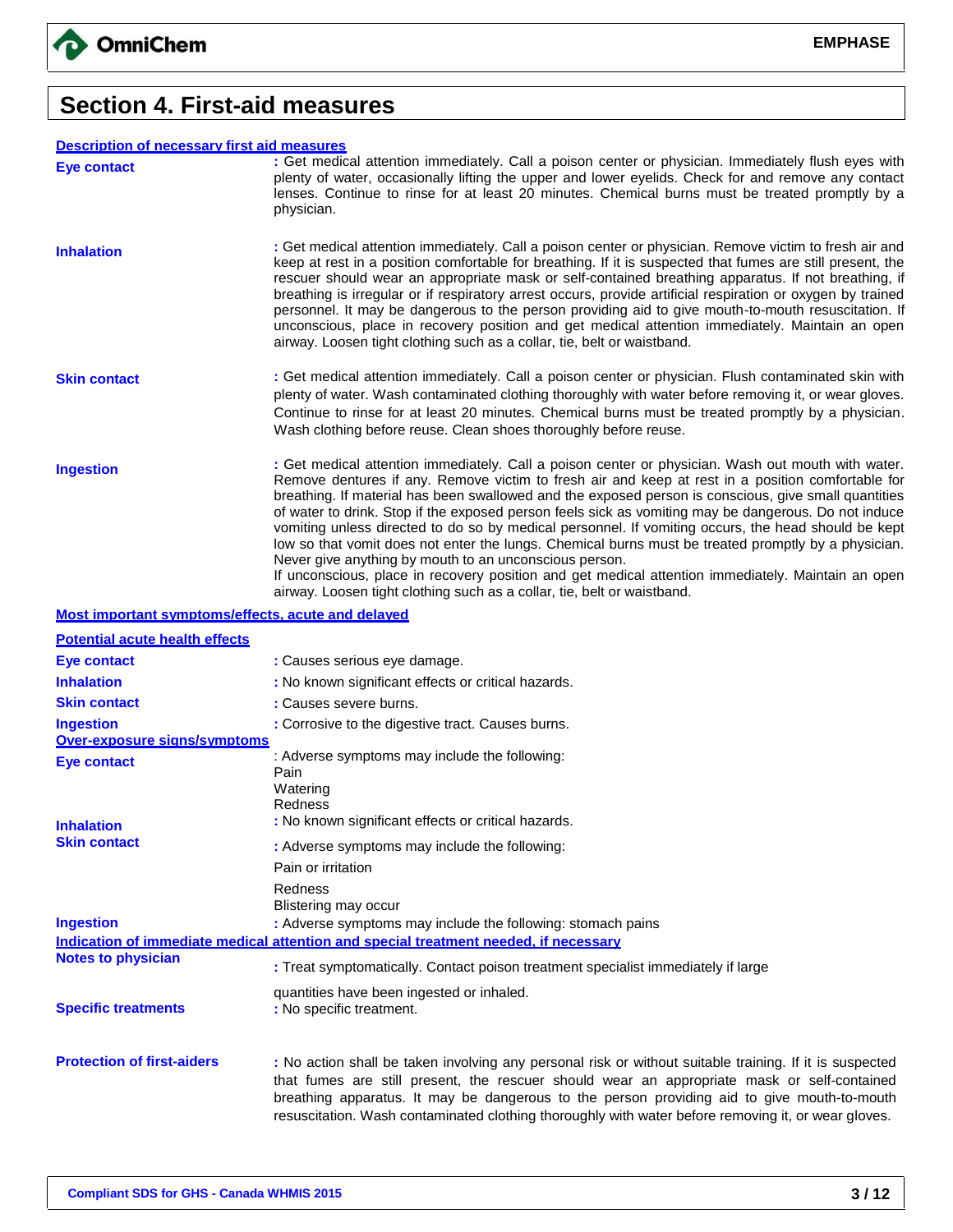# **Section 4. First-aid measures**

| <b>Product at RECOMMENDED DILLUTION</b> |                                                                                                                                                                                                                                                                                                                                                                                                                                                                                                                                                                                                                                                                                                                                                                                                                                                                                  |
|-----------------------------------------|----------------------------------------------------------------------------------------------------------------------------------------------------------------------------------------------------------------------------------------------------------------------------------------------------------------------------------------------------------------------------------------------------------------------------------------------------------------------------------------------------------------------------------------------------------------------------------------------------------------------------------------------------------------------------------------------------------------------------------------------------------------------------------------------------------------------------------------------------------------------------------|
| <b>Eye contact</b>                      | : Get medical attention immediately. Call a poison center or physician. Immediately flush eyes with<br>plenty of water, occasionally lifting the upper and lower eyelids. Check for and remove any contact<br>lenses. Continue to rinse for at least 20 minutes. Chemical burns must be treated promptly by a<br>physician.                                                                                                                                                                                                                                                                                                                                                                                                                                                                                                                                                      |
| <b>Inhalation</b>                       | : Get medical attention immediately. Call a poison center or physician. Remove victim to fresh air<br>and keep at rest in a position comfortable for breathing. If it is suspected that fumes are still present,<br>the rescuer should wear an appropriate mask or self-contained breathing apparatus. If not breathing,<br>if breathing is irregular or if respiratory arrest occurs, provide artificial respiration or oxygen by<br>trained personnel. It may be dangerous to the person providing aid to give mouth-to-mouth<br>resuscitation. If unconscious, place in recovery position and get medical attention immediately.<br>Maintain an open airway. Loosen tight clothing such as a collar, tie, belt or waistband.                                                                                                                                                  |
| <b>Skin contact</b>                     | : Get medical attention immediately. Call a poison center or physician. Flush contaminated skin with<br>plenty of water. Wash contaminated clothing thoroughly with water before removing it, or wear gloves.<br>Continue to rinse for at least 20 minutes. Chemical burns must be treated promptly by a physician.<br>Wash clothing before reuse. Clean shoes thoroughly before reuse.                                                                                                                                                                                                                                                                                                                                                                                                                                                                                          |
| <b>Ingestion</b>                        | : Get medical attention immediately. Call a poison center or physician. Wash out mouth with water.<br>Remove dentures if any. Remove victim to fresh air and keep at rest in a position comfortable for<br>breathing. If material has been swallowed and the exposed person is conscious, give small quantities<br>of water to drink. Stop if the exposed person feels sick as vomiting may be dangerous. Do not induce<br>vomiting unless directed to do so by medical personnel. If vomiting occurs, the head should be kept<br>low so that vomit does not enter the lungs. Chemical burns must be treated promptly by a physician.<br>Never give anything by mouth to an unconscious person.<br>If unconscious, place in recovery position and get medical attention immediately. Maintain an open<br>airway. Loosen tight clothing such as a collar, tie, belt or waistband. |

See toxicological information (Section 11)

# **Section 5. Fire-fighting measures**

| <b>Extinguishing media</b>                               |                                                                                                                                                                                                            |
|----------------------------------------------------------|------------------------------------------------------------------------------------------------------------------------------------------------------------------------------------------------------------|
| <b>Suitable extinguishing</b>                            | : Use an extinguishing agent suitable for the surrounding fire.                                                                                                                                            |
| media                                                    |                                                                                                                                                                                                            |
| <b>Unsuitable extinguishing</b><br>media                 | : None known.                                                                                                                                                                                              |
| <b>Specific hazards arising</b><br>from the chemical     | : This material is harmful to aquatic life with long lasting effects. Fire water contaminated with this<br>material must be contained and prevented from being discharged to any waterway, sewer or drain. |
| <b>Hazardous thermal</b><br>decomposition products       | : Decomposition products may include the following materials:<br>Carbon dioxide<br>Carbon monoxide<br>Nitrogen oxides<br>Sulfur oxides<br>Metal oxide/oxides                                               |
| <b>Special protective actions</b><br>for fire-fighters   | : Promptly isolate the scene by removing all persons from the vicinity of the incident if<br>there is a fire. No action shall be taken involving any personal risk or without suitable training.           |
| <b>Special protective</b><br>equipment for fire-fighters | : Fire-fighters should wear appropriate protective equipment and self-contained breathing apparatus<br>(SCBA) with a full face-piece operated in positive pressure mode.                                   |

## **Section 6. Accidental release measures**

#### **Personal precautions, protective equipment and emergency procedures**

| For non-emergency<br>personnel | : No action shall be taken involving any personal risk or without suitable training. Evacuate<br>surrounding areas. Keep unnecessary and unprotected personnel from entering. Do not touch or<br>walk through spilled material. Do not breathe vapor or mist. Provide adequate ventilation. Wear<br>appropriate respirator when ventilation is inadequate. Put on appropriate personal protective<br>equipment. |
|--------------------------------|-----------------------------------------------------------------------------------------------------------------------------------------------------------------------------------------------------------------------------------------------------------------------------------------------------------------------------------------------------------------------------------------------------------------|
| For emergency responders       | : If specialized clothing is required to deal with the spillage, take note of any information in<br>Section 8 on suitable and unsuitable materials. See also the<br>information in "For non-emergency personnel".                                                                                                                                                                                               |
|                                |                                                                                                                                                                                                                                                                                                                                                                                                                 |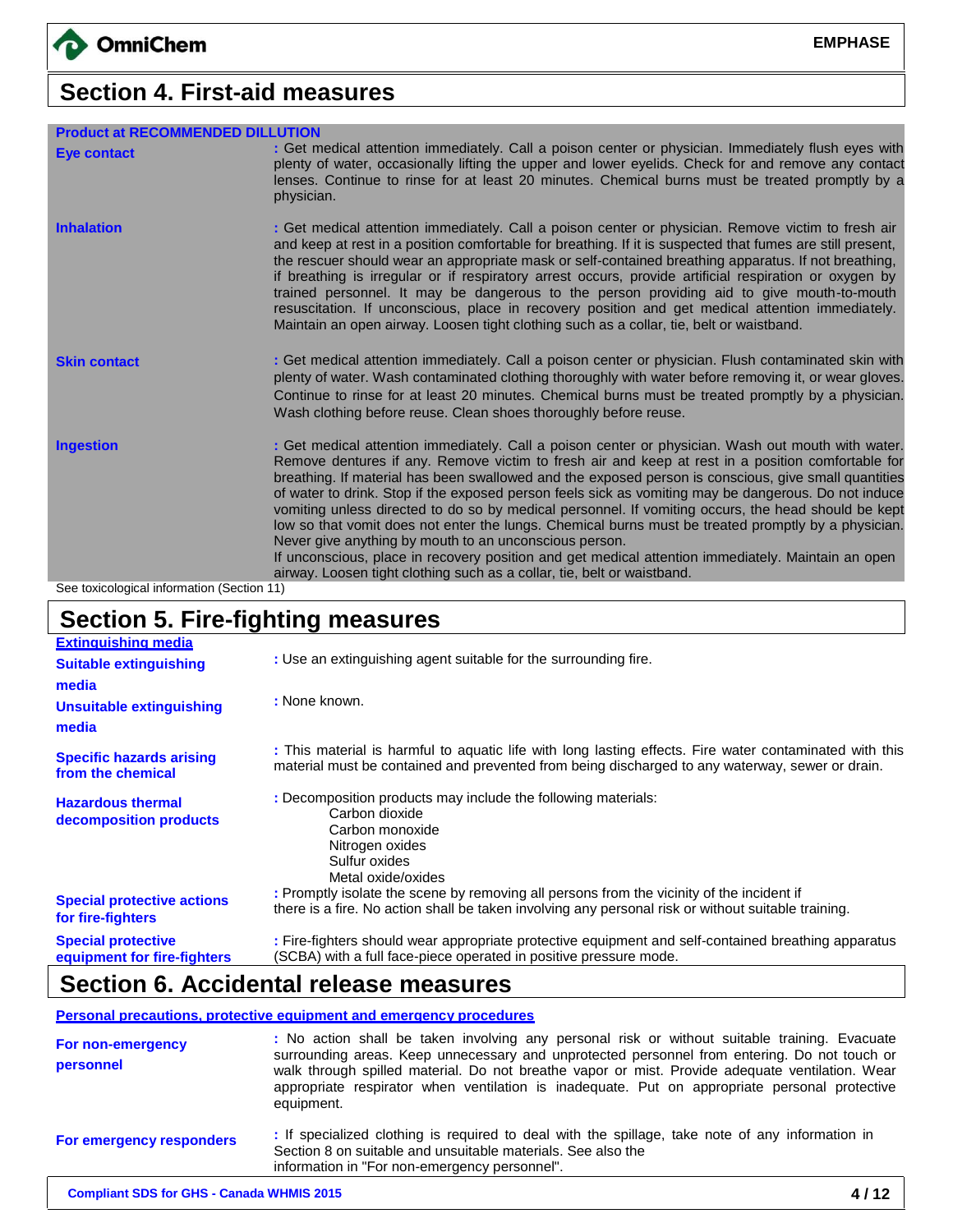

## **Section 6. Accidental release measures**

| <b>Environmental precautions</b>                      | : Avoid dispersal of spilled material and runoff and contact with soil, waterways, drains and<br>sewers. Inform the relevant authorities if the product has caused environmental pollution<br>(sewers, waterways, soil or air).                                                                                                                                                                                                                                                                                                                                                 |
|-------------------------------------------------------|---------------------------------------------------------------------------------------------------------------------------------------------------------------------------------------------------------------------------------------------------------------------------------------------------------------------------------------------------------------------------------------------------------------------------------------------------------------------------------------------------------------------------------------------------------------------------------|
| Methods and materials for containment and cleaning up |                                                                                                                                                                                                                                                                                                                                                                                                                                                                                                                                                                                 |
| <b>Small spill</b>                                    | : Stop leak if without risk. Move containers from spill area. Dilute with water and mop up if water-<br>soluble. Alternatively, or if water-insoluble, absorb with an inert dry material and place in an<br>appropriate waste disposal container. Dispose of via a licensed waste disposal contractor.                                                                                                                                                                                                                                                                          |
| <b>Large spill</b>                                    | : Stop leak if without risk. Move containers from spill area. Approach release from upwind.<br>Prevent entry into sewers, water courses, basements or confined areas. Wash spillages into an<br>effluent treatment plant or proceed as follows. Contain and collect spillage with non-<br>combustible, absorbent material e.g. sand, earth, vermiculite or diatomaceous earth and place<br>in container for disposal according to local regulations (see Section 13). Dispose of via a<br>licensed waste disposal contractor. Contaminated absorbent material may pose the same |

Section13 for waste disposal.

Section13 for waste disposal.

hazard as the spilled product. Note: see Section 1 for emergency contact information and

| <b>Product at RECOMMENDED DILLUTION</b>                      |                                                                                                                                                                                                                                                                                                                                                                                                                                                                                                                                                                                                                                                                             |
|--------------------------------------------------------------|-----------------------------------------------------------------------------------------------------------------------------------------------------------------------------------------------------------------------------------------------------------------------------------------------------------------------------------------------------------------------------------------------------------------------------------------------------------------------------------------------------------------------------------------------------------------------------------------------------------------------------------------------------------------------------|
| For non-emergency<br>personnel                               | : No action shall be taken involving any personal risk or without suitable training. Evacuate<br>surrounding areas. Keep unnecessary and unprotected personnel from entering. Do not touch or<br>walk through spilled material. Do not breathe vapor or mist. Provide adequate ventilation. Wear<br>appropriate respirator when ventilation is inadequate. Put on appropriate personal protective<br>equipment.                                                                                                                                                                                                                                                             |
| For emergency responders                                     | : If specialized clothing is required to deal with the spillage, take note of any information in<br>Section 8 on suitable and unsuitable materials. See also the<br>information in "For non-emergency personnel".                                                                                                                                                                                                                                                                                                                                                                                                                                                           |
| <b>Environmental precautions</b>                             | : Avoid dispersal of spilled material and runoff and contact with soil, waterways, drains and<br>sewers. Inform the relevant authorities if the product has caused environmental pollution<br>(sewers, waterways, soil or air).                                                                                                                                                                                                                                                                                                                                                                                                                                             |
| <b>Methods and materials for containment and cleaning up</b> |                                                                                                                                                                                                                                                                                                                                                                                                                                                                                                                                                                                                                                                                             |
| <b>Spill</b>                                                 | : Stop leak if without risk. Move containers from spill area. Approach release from upwind.<br>Prevent entry into sewers, water courses, basements or confined areas. Wash spillages into an<br>effluent treatment plant or proceed as follows. Contain and collect spillage with non-<br>combustible, absorbent material e.g. sand, earth, vermiculite or diatomaceous earth and place<br>in container for disposal according to local regulations (see Section 13). Dispose of via a<br>licensed waste disposal contractor. Contaminated absorbent material may pose the same<br>hazard as the spilled product. Note: see Section 1 for emergency contact information and |

# **Section 7. Handling and storage**

| <b>Precautions for safe handling</b>                                             |                                                                                                                                                                                                                                                                                                                                                                                                                                                                                                                                                                                                                                           |
|----------------------------------------------------------------------------------|-------------------------------------------------------------------------------------------------------------------------------------------------------------------------------------------------------------------------------------------------------------------------------------------------------------------------------------------------------------------------------------------------------------------------------------------------------------------------------------------------------------------------------------------------------------------------------------------------------------------------------------------|
| <b>Protective measures</b>                                                       | : Put on appropriate personal protective equipment (see Section 8). Do not get in eyes or on skin or<br>clothing. Do not breathe vapor or mist. Do not ingest. If during normal use the material presents a<br>respiratory hazard, use only with adequate ventilation or wear appropriate respirator. Keep in the<br>original container or an approved alternative made from a compatible material, kept tightly closed<br>when not in use. Keep away from acids. Empty containers retain product residue and can be<br>hazardous. Do not reuse container.                                                                                |
| <b>Advice on general</b><br>occupational hygiene                                 | : Eating, drinking and smoking should be prohibited in areas where this material is handled, stored<br>and processed. Workers should wash hands and face before eating, drinking and smoking. See also<br>Section 8 for additional information on hygiene measures.                                                                                                                                                                                                                                                                                                                                                                       |
| <b>Conditions for safe storage,</b><br>including any<br><i>incompatibilities</i> | : Store in accordance with local regulations. Store in original container protected from direct<br>sunlight in a dry, cool and well-ventilated area, away from incompatible materials (see Section<br>10) and food and drink. Store in an appropriate location. Separate from acids. Keep container<br>tightly closed and sealed until ready for use. Containers that have been opened must be carefully<br>resealed and kept upright to prevent leakage. Do not store in unlabeled containers. Use<br>appropriate containment to avoid environmental contamination. See Section 10 for incompatible<br>materials before handling or use. |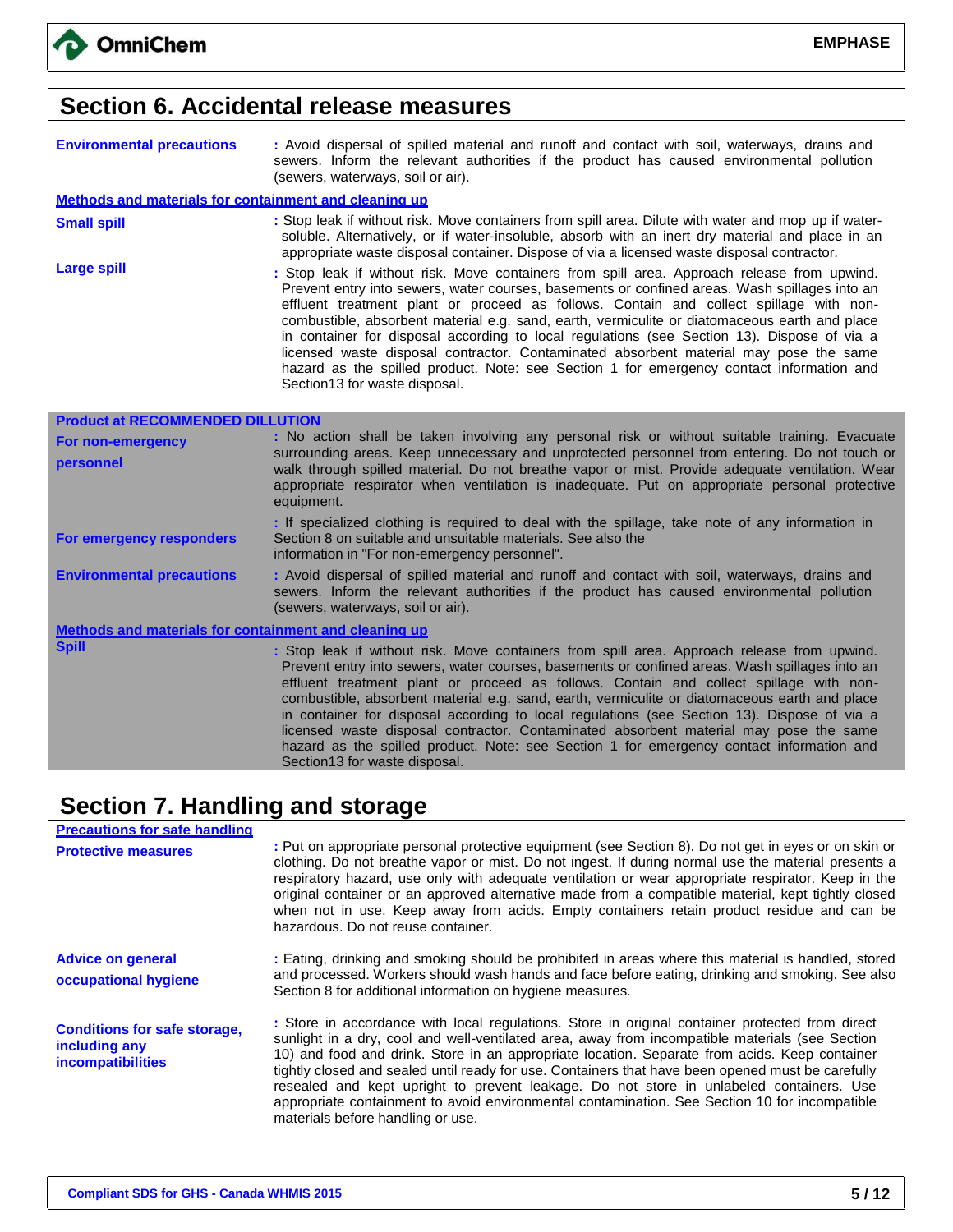

## **Section 7. Handling and storage**

| <b>Product at RECOMMENDED DILLUTION</b>                                          |                                                                                                                                                                                                                                                                                                                                                                                                                                                                                                                                                                                                                                           |
|----------------------------------------------------------------------------------|-------------------------------------------------------------------------------------------------------------------------------------------------------------------------------------------------------------------------------------------------------------------------------------------------------------------------------------------------------------------------------------------------------------------------------------------------------------------------------------------------------------------------------------------------------------------------------------------------------------------------------------------|
| <b>Precautions for safe handling</b>                                             | : Put on appropriate personal protective equipment (see Section 8). Do not get in eyes or on skin or<br>clothing. Do not breathe vapor or mist. Do not ingest. If during normal use the material presents a<br>respiratory hazard, use only with adequate ventilation or wear appropriate respirator. Keep in the<br>original container or an approved alternative made from a compatible material, kept tightly closed<br>when not in use. Keep away from acids. Empty containers retain product residue and can be<br>hazardous. Do not reuse container.                                                                                |
| <b>Conditions for safe storage,</b><br>including any<br><i>incompatibilities</i> | : Store in accordance with local regulations. Store in original container protected from direct sunlight<br>in a dry, cool and well-ventilated area, away from incompatible materials (see Section 10) and food<br>and drink. Store in an appropriate location. Separate from acids. Keep container tightly closed and<br>sealed until ready for use. Containers that have been opened must be carefully resealed and kept<br>upright to prevent leakage. Do not store in unlabeled containers. Use appropriate containment to<br>avoid environmental contamination. See Section 10 for incompatible materials before handling or<br>use. |

## **Section 8. Exposure controls/personal protection**

**Control parameters**

#### **Occupational exposure limits**

| <b>Ingredient name</b>     | <b>Exposure limits</b>                                  |
|----------------------------|---------------------------------------------------------|
| 2-(2-Butoxyethoxy) ethanol | CA Ontario Provincial (Canada, 1/2018).                 |
| Sodium hydroxide           | TWA: 10 ppm 8 hours. Form: Inhalable fraction and vapor |
|                            | CA Alberta Provincial (Canada, 4/2009).                 |
|                            | CEIL: $2 \text{mq/m}^3$                                 |
|                            | CA British Columbia Provincial (Canada, 6/2017).        |
|                            | CEIL: $2 \text{mq/m}^3$                                 |
|                            | CA Ontario Provincial (Canada, 1/2018).                 |
|                            | CEIL: $2 \text{mq/m}^3$                                 |
|                            | CA Quebec Provincial (Canada, 1/2014).                  |
|                            | STEV: 2 mg/m <sup>3</sup> 15 minutes.                   |
| Potassium hydroxide        | CA Saskatchewan Provincial (Canada, 7/2013).            |
|                            | CEIL: $2 \text{mq/m}^3$                                 |
|                            | CA Alberta Provincial (Canada, 4/2009).                 |
|                            | $C: 2$ mg/m <sup>3</sup>                                |
|                            | CA British Columbia Provincial (Canada, 6/2017).        |
|                            | $C: 2$ mg/m <sup>3</sup>                                |
|                            | CA Ontario Provincial (Canada, 1/2018).                 |
|                            | $C: 2$ mg/m <sup>3</sup>                                |
|                            | CA Quebec Provincial (Canada, 1/2014).                  |
|                            | STEV: 2 mg/m <sup>3</sup> 15 minutes.                   |
|                            | CA Saskatchewan Provincial (Canada, 7/2013).            |
|                            | CEIL: $2 \text{mq/m}^3$                                 |

**Appropriate engineering controls :** If user operations generate dust, fumes, gas, vapor or mist, use process enclosures, local exhaust ventilation or other engineering controls to keep worker exposure to airborne contaminants below any recommended or statutory limits. **Individual protection measures Hygiene measures :** Wash hands, forearms and face thoroughly after handling chemical products, before eating, smoking and using the lavatory and at the end of the working period. Appropriate techniques should be used to remove potentially contaminated clothing. Wash contaminated clothing before reusing. Ensure that eyewash stations and safety showers are close to the workstation location. **Eye/face protection :** Safety eyewear complying with an approved standard should be used when a risk assessment indicates this is necessary to avoid exposure to liquid splashes, mists, gases or dusts. If contact is possible, the following protection should be worn, unless the assessment indicates a higher degree of protection: chemical splash goggles and/or face shield. If inhalation hazards exist, a full-face respirator may be required instead. **Skin protection Hand protection :** Wear rubber gloves. Chemical-resistant, impervious gloves complying with an approved standard should be worn at all times when handling chemical products if a risk assessment indicates this is necessary. Considering the parameters specified by the glove manufacturer, check during use that the gloves are still retaining their protective properties. It should be noted that the time to breakthrough for any glove material may be different for different glove manufacturers. In the case of mixtures, consisting of several substances, the protection time of the gloves cannot be accurately estimated.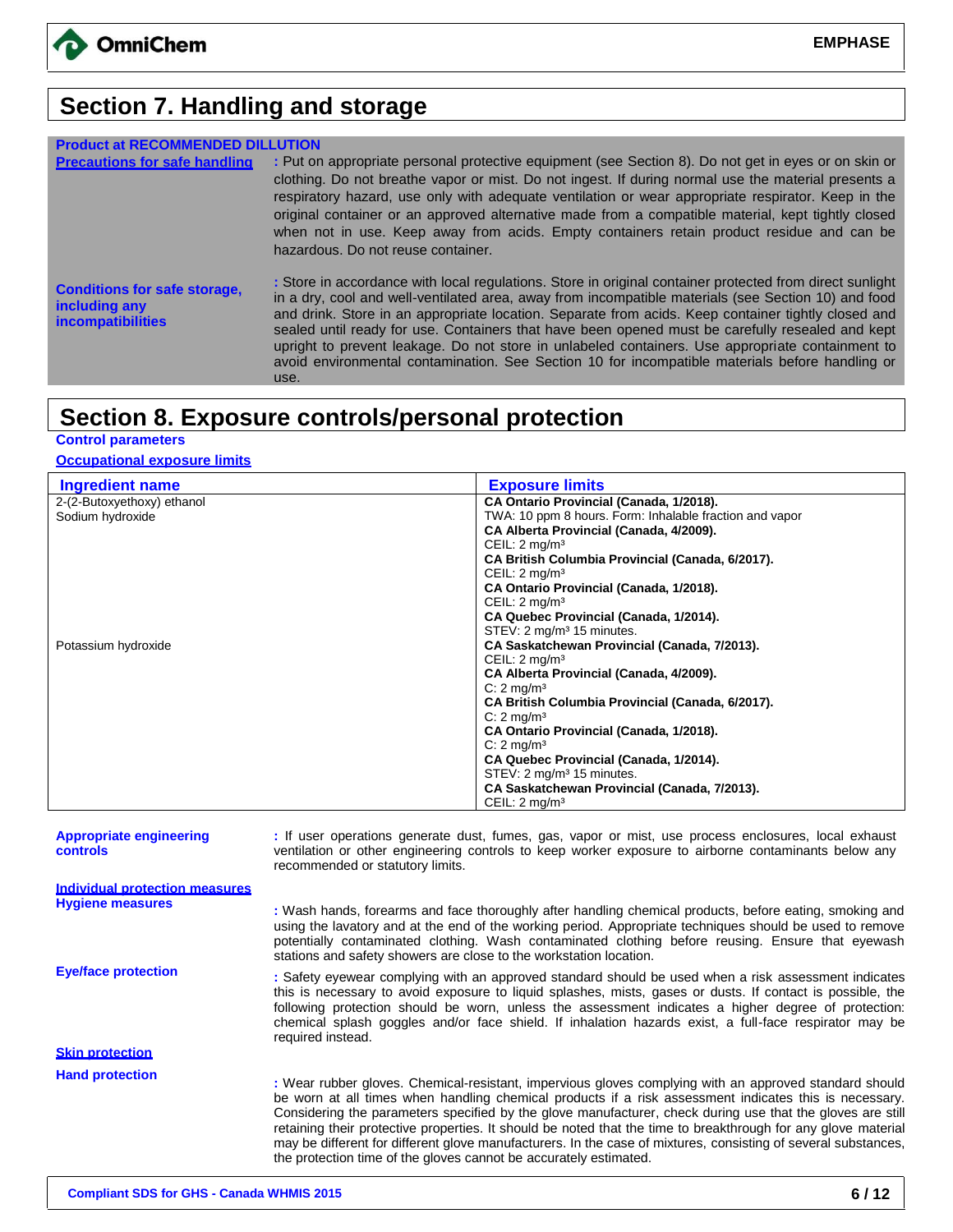|                                                   | Section 8. Exposure controls/personal protection                                                                                                                                                                                                                                                                                                                                                                                                         |
|---------------------------------------------------|----------------------------------------------------------------------------------------------------------------------------------------------------------------------------------------------------------------------------------------------------------------------------------------------------------------------------------------------------------------------------------------------------------------------------------------------------------|
| <b>Body protection</b>                            | : Personal protective equipment for the body should be selected based on the task being performed<br>and the risks involved.                                                                                                                                                                                                                                                                                                                             |
| <b>Other skin protection</b>                      | : Appropriate footwear and any additional skin protection measures should be selected based on the<br>task being performed and the risks involved.                                                                                                                                                                                                                                                                                                       |
| <b>Respiratory protection</b>                     | : Based on the hazard and potential for exposure, select a respirator that meets the appropriate<br>standard or certification. Respirators must be used according to a respiratory protection program to<br>ensure proper fitting, training, and other important aspects of use.                                                                                                                                                                         |
| <b>Product at RECOMMENDED DILLUTION</b>           |                                                                                                                                                                                                                                                                                                                                                                                                                                                          |
| <b>Appropriate engineering</b><br><b>controls</b> | : If user operations generate dust, fumes, gas, vapor or mist, use process enclosures, local<br>exhaust ventilation or other engineering controls to keep worker exposure to airborne<br>contaminants below any recommended or statutory limits.                                                                                                                                                                                                         |
| <b>Individual protection measures</b>             |                                                                                                                                                                                                                                                                                                                                                                                                                                                          |
| <b>Eye/face protection</b>                        | : Safety eyewear complying with an approved standard should be used when a risk assessment<br>indicates this is necessary to avoid exposure to liquid splashes, mists, gases or dusts. If contact is<br>possible, the following protection should be worn, unless the assessment indicates a higher degree<br>of protection: chemical splash goggles and/or face shield. If inhalation hazards exist, a full-face<br>respirator may be required instead. |
| skin protection                                   | : Appropriate footwear and any additional skin protection measures should be selected based on the<br>task being performed and the risks involved.                                                                                                                                                                                                                                                                                                       |
| <b>Hand protection</b>                            | : When handling chemicals, wear chemical-resistant, impervious gloves that conform to an approved<br>standard at all times if a risk assessment indicates this is necessary.                                                                                                                                                                                                                                                                             |
| <b>Respiratory protection</b>                     | : Based on the hazard and potential for exposure, select a respirator that meets the appropriate<br>standard or certification. Respirators must be used according to a respiratory protection program to<br>ensure proper fitting, training, and other important aspects of use.                                                                                                                                                                         |

# **Section 9. Physical and chemical properties**

|                                  | <b>Product at initial concentration</b> | <b>Product at RECOMMENDED DILLUTION</b> |
|----------------------------------|-----------------------------------------|-----------------------------------------|
| <b>Appearance</b>                |                                         |                                         |
| <b>Physical state</b>            | : Liquid. [Clear.]                      | : Liquid. [Clear.]                      |
| <b>Color</b>                     | : Amber.                                | : Not available.                        |
| <b>Odor</b>                      | : Not available.                        | : Not available.                        |
| <b>Odor threshold</b>            | : Not available.                        | : Not available.                        |
| рH                               | : 12 [Conc. (% w/w): 1%]                | $: 10.5 - 12$                           |
| <b>Melting point</b>             | : Not available.                        |                                         |
| <b>Boiling point</b>             | : Not available.                        |                                         |
| <b>Flash point</b>               | : Not available.                        |                                         |
| <b>Evaporation rate</b>          | : Not available.                        |                                         |
| <b>Flammability (solid, gas)</b> | : Not available.                        |                                         |
| Lower and upper explosive        | : Not available.                        |                                         |
| (flammable) limits               |                                         |                                         |
| <b>Vapor pressure</b>            | : Not available.                        |                                         |
| <b>Vapor density</b>             | : Not available.                        |                                         |
| <b>Relative density</b>          | : 1.12                                  |                                         |
| <b>Solubility</b>                | : Complete.                             |                                         |
| <b>Partition coefficient: n-</b> | : Not available.                        |                                         |
| octanol/water                    |                                         |                                         |
| <b>Auto-ignition temperature</b> | : Not available.                        |                                         |
| <b>Decomposition temperature</b> | : Not available.                        |                                         |
| <b>Viscosity</b>                 | : Not available.                        |                                         |

# **Section 10. Stability and reactivity**

| <b>Reactivity</b>                                   | : No specific test data related to reactivity available for this product or its ingredients. |
|-----------------------------------------------------|----------------------------------------------------------------------------------------------|
| <b>Chemical stability</b>                           | : The product is stable.                                                                     |
| <b>Possibility of hazardous</b><br><b>reactions</b> | : Under normal conditions of storage and use, hazardous reactions will not occur.            |
| <b>Conditions to avoid</b>                          | : No specific data.                                                                          |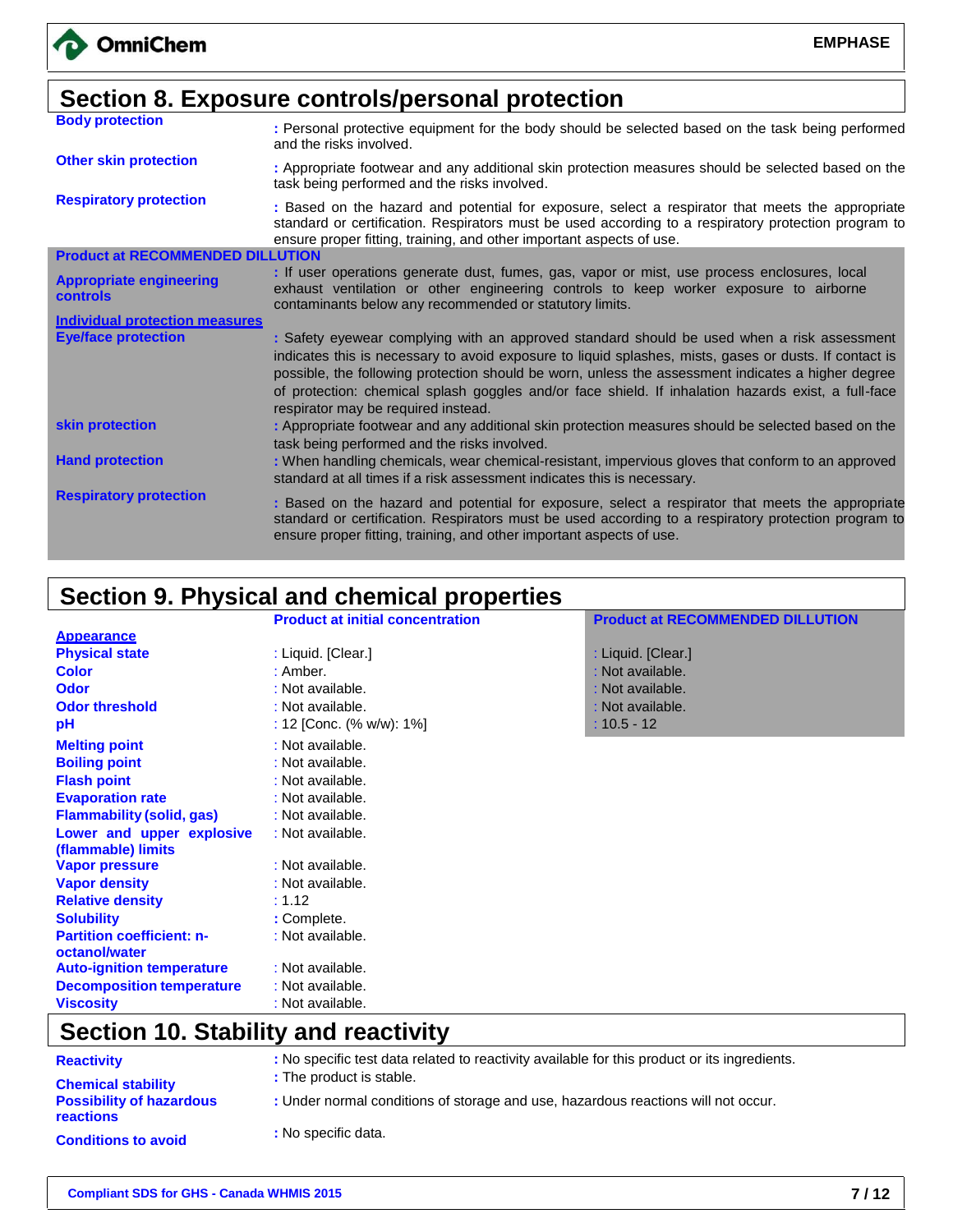

## **Section 10. Stability and reactivity**

**Hazardous decomposition products**

**Incompatible materials :** Reactive or incompatible with the following materials: oxidizing materials. Metals such as aluminium, zinc and tin will react, releasing hydrogen. Do not mix with strong acids. **:** Under normal conditions of storage and use, hazardous decomposition products should not be produced.

## **Section 11. Toxicological information**

#### **Information on toxicological effects**

**Acute toxicity**

| <b>Product / Ingredient name</b>          | Result      | <b>Species</b> | <b>Dose</b> | <b>Exposure</b> |
|-------------------------------------------|-------------|----------------|-------------|-----------------|
| Tetrasodium ethylene diamine tetraacetate | ∟D50 Oral   | Rat            | $10$ g/kg   |                 |
| 2-(2-Butoxyethoxy)ethanol                 | LD50 Dermal | Rabbit         | 2700 mg/kg  |                 |
|                                           | ∟D50 Oral   | Rat            | 4500 mg/kg  |                 |

#### **Irritation/Corrosion**

| <b>Product/ingredient name</b> | <b>Result</b>            | <b>Species</b> | <b>Score</b> | <b>Exposure</b>     | <b>Observation</b>       |
|--------------------------------|--------------------------|----------------|--------------|---------------------|--------------------------|
| 2-(2-Butoxyethoxy)ethanol      | Eyes - Moderate irritant | Rabbit         |              | 24 hours 20 mg      |                          |
|                                | Eyes - Severe irritant   | Rabbit         |              | 20 mg               | -                        |
| Sodium hydroxide               | Eyes - Mild irritant     | Rabbit         |              | 400 µg              |                          |
|                                | Eyes - Severe irritant   | Rabbit         |              | 24 hours $50 \mu q$ | $\overline{\phantom{0}}$ |
|                                | Eyes - Severe irritant   | Rabbit         |              | $1\%$               |                          |
|                                | Eyes - Severe irritant   | Rabbit         |              | 0.5 minutes 1 mg    | $\overline{\phantom{0}}$ |
|                                | Skin - Severe irritant   | Rabbit         |              | 24 hours 500 mg     |                          |
| Potassium hydroxide            | Eyes - Moderate irritant | Rabbit         |              | 24 hours 1 mg       | $\overline{\phantom{0}}$ |
|                                | Skin - Severe irritant   | Guinea pig     | -            | 24 hours 50 mg      | -                        |
|                                | Skin - Severe irritant   | Rabbit         |              | 24 hours 50 mg      |                          |

#### **Sensitization** There is no data available. **Mutagenicity** There is no data available. **Carcinogenicity** There is no data available. **Reproductive toxicity** There is no data available. **Teratogenicity** There is no data available. **Specific target organ toxicity (single exposure)** There is no data available. **Specific target organ toxicity (repeated exposure)** There is no data available. **Aspiration hazard** There is no data available. **Information on the likely routes of exposure :** Dermal contact. Eye contact. Inhalation. Ingestion. **Potential acute health effects Eye contact Inhalation Skin contact Ingestion :** Causes serious eye damage. **:** No known significant effects or critical hazards. **:** Causes severe burns. **:** Corrosive to the digestive tract. Causes burns. **Symptoms related to the physical, chemical and toxicological characteristics Eye contact** : Adverse symptoms may include the following: Pain **Watering** Redness **Inhalation :** No known significant effects or critical hazards. **Skin contact : BRICE :** Adverse symptoms may include the following: Pain or irritation Redness Blistering may occur **Ingestion : Adverse symptoms may include the following: stomach pains**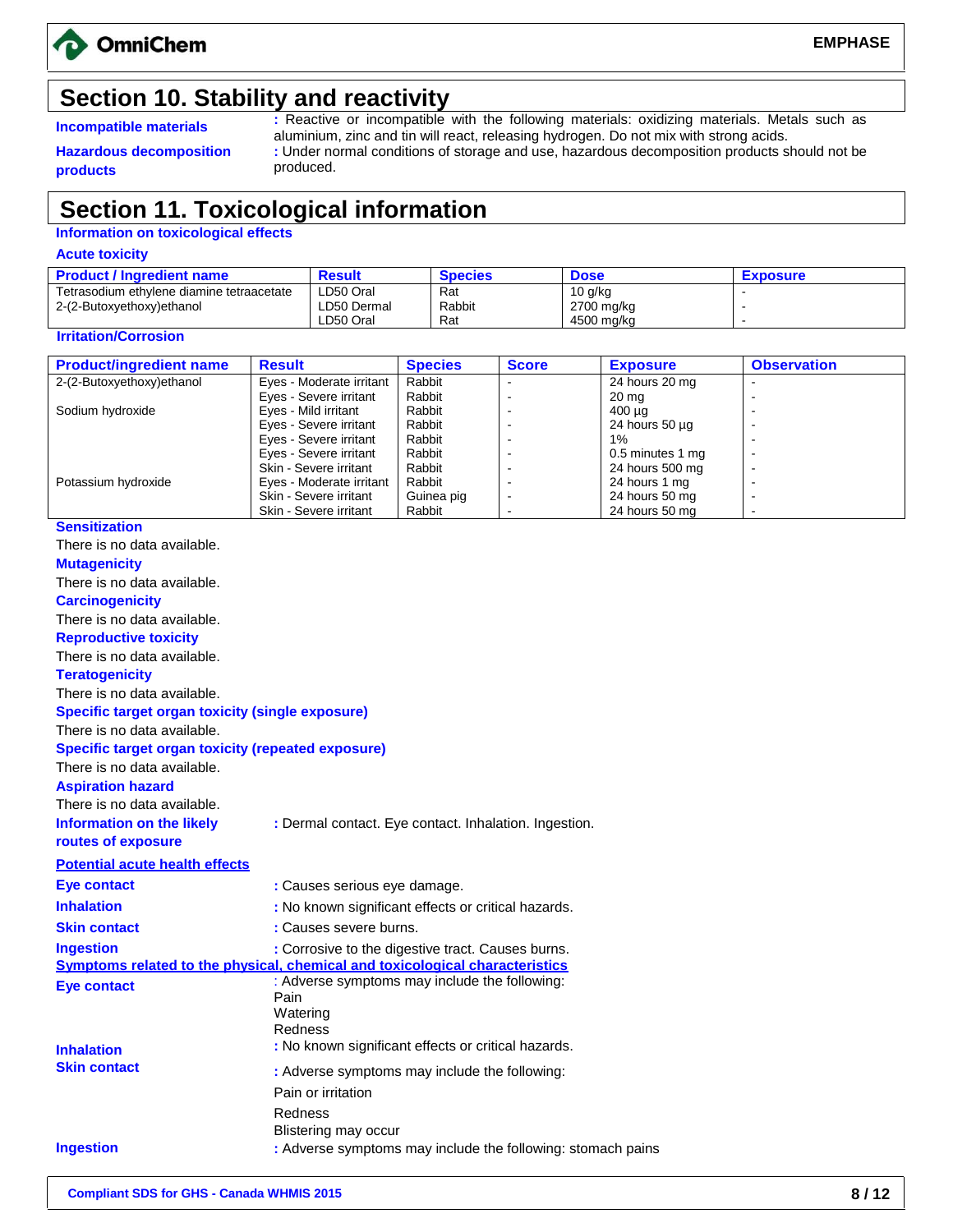# **Section 11. Toxicological information**

| <b>Product at RECOMMENDED DILLUTION</b><br><b>Information on toxicological effects</b> |                                                                                          |
|----------------------------------------------------------------------------------------|------------------------------------------------------------------------------------------|
| <b>Eye contact</b>                                                                     | : Causes serious eye damage.                                                             |
| <b>Inhalation</b>                                                                      | : No known significant effects or critical hazards.                                      |
| <b>Skin contact</b>                                                                    | : Causes severe burns.                                                                   |
| <b>Ingestion</b>                                                                       | : Corrosive to the digestive tract. Causes burns.                                        |
|                                                                                        | Delayed and immediate effects and also chronic effects from short and long term exposure |
| <b>Short term exposure</b>                                                             |                                                                                          |
| <b>Potential immediate</b>                                                             | : No known significant effects or critical hazards.                                      |
| effects                                                                                |                                                                                          |
| <b>Potential delayed effects</b>                                                       | : No known significant effects or critical hazards.                                      |
| <b>Long term exposure</b>                                                              |                                                                                          |
| <b>Potential immediate</b>                                                             | : No known significant effects or critical hazards.                                      |
| effects                                                                                |                                                                                          |
| <b>Potential delayed effects</b>                                                       | : No known significant effects or critical hazards.                                      |
| <b>Potential chronic health</b><br>effects                                             |                                                                                          |
| <b>General</b>                                                                         | : No known significant effects or critical hazards.                                      |
| <b>Carcinogenicity</b>                                                                 | : No known significant effects or critical hazards.                                      |
| <b>Mutagenicity</b>                                                                    | : No known significant effects or critical hazards.                                      |
| <b>Teratogenicity</b>                                                                  | : No known significant effects or critical hazards.                                      |
| <b>Developmental effects</b>                                                           | : No known significant effects or critical hazards.                                      |
| <b>Fertility effects</b>                                                               | : No known significant effects or critical hazards.                                      |
| <b>Numerical measures of</b><br><b>toxicity</b>                                        |                                                                                          |
| <b>Acute toxicity estimates</b>                                                        |                                                                                          |

| <b>Route</b> | <b>ATE value</b> |
|--------------|------------------|
| Oral         | 4584.8<br>mg/kg  |
| Dermal       | 54000 mg/kg      |

| <b>Product at RECOMMENDED DILLUTION</b> |                                                             |
|-----------------------------------------|-------------------------------------------------------------|
| <b>Potential acute health effects</b>   |                                                             |
| <b>Eye contact</b>                      | : Adverse symptoms may include the following:               |
|                                         | Pain                                                        |
|                                         | Watering                                                    |
|                                         | <b>Redness</b>                                              |
| <b>Inhalation</b>                       | : No known significant effects or critical hazards.         |
| <b>Skin contact</b>                     | : Adverse symptoms may include the following:               |
|                                         | Pain or irritation                                          |
|                                         | Redness                                                     |
|                                         | Blistering may occur                                        |
| <b>Ingestion</b>                        | : Adverse symptoms may include the following: stomach pains |
| <b>Chronic health effects</b>           | : No known significant effects or critical hazards.         |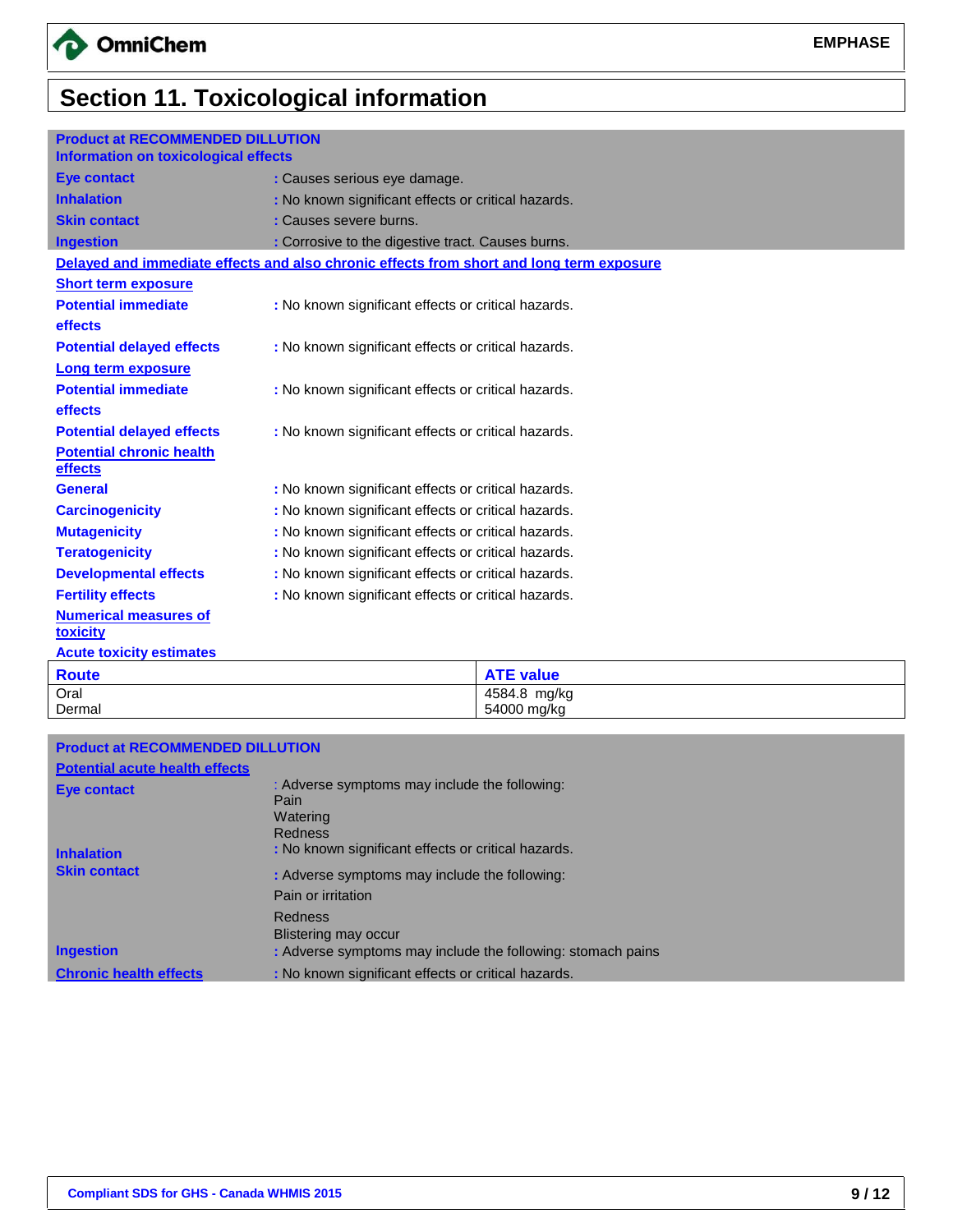## **Section 12. Ecological information**

#### **Toxicity**

| <b>Product/ingredient name</b>            | <b>Result</b>                  | <b>Species</b>                             | <b>Exposure</b> |
|-------------------------------------------|--------------------------------|--------------------------------------------|-----------------|
| Tetrasodium ethylene diamine tetraacetate | LC50 486000 µg/L Fresh water   | Fish - Lepomis macrochirus                 | 96 hours        |
| 2-(2-Butoxyethoxy)ethanol                 | LC50 1300000 µg/L Fresh water  | Fish - Lepomis macrochirus                 | 96 hours        |
| Sodium hydroxide                          | EC50 40.38 mg/L Fresh water    | Crustaceans - Ceriodaphnia dubia - Neonate | 48 hours        |
| Potassium hydroxide                       | LC50 125 ppm Fresh water       | Fish - Gambusia affinis - Adult            | 96 hours        |
| Disodium dodecyl (sulphonatophenoxy)      | LC50 80 ppm Fresh water        | Fish - Gambusia affinis - Adult            | 96 hours        |
| benzenesulphonate                         | LC50 2 to 2.5 mg/L Fresh water | Crustaceans - Ceriodaphnia dubia           | 48 hours        |

#### **Persistence and degradability**

There is no data available.

#### **Bioaccumulative potential**

| <b>Product / ingredient name</b>          | ogP<br>Fow |     | Potentia |
|-------------------------------------------|------------|-----|----------|
| Tetrasodium ethylene diamine tetraacetate | 5.01       | 1.8 | low      |
| 2-(2-Butoxvethoxv)ethanol                 |            |     | low      |

**Mobility in soil**

**Soil/water partition** 

**:** Not available

**coefficient (KOC)**

**Other adverse effects by Eq. 3. In the control of the control of the critical set of critical hazards.** 

## **Section 13. Disposal considerations**

**Disposal methods :** The generation of waste should be avoided or minimized wherever possible. Disposal of this product, solutions and any by-products should comply with the requirements of environmental protection and waste disposal legislation and any regional local authority requirements. Dispose of surplus and non-recyclable products via a licensed waste disposal contractor. Waste should not be disposed of untreated to the sewer unless fully compliant with the requirements of all authorities with jurisdiction. Waste packaging should be recycled. Incineration or landfill should only be considered when recycling is not feasible. This material and its container must be disposed of in a safe way. Care should be taken when handling empty containers that have not been cleaned or rinsed out. Empty containers or liners may retain some product residues. Avoid dispersal of spilled material and runoff and contact with soil, waterways, drains and sewers.

#### **Product at RECOMMENDED DILLUTION**

**Disposal methods** *i* **when it's possible, avoid waste generation. Disposal of this product, solutions and any by**products should comply with the requirements of environmental protection and waste disposal legislation and any regional local authority requirements. Dispose of surplus and non-recyclable products via a licensed waste disposal contractor. Waste should not be disposed of untreated to the sewer unless fully compliant with the requirements of all authorities with jurisdiction. Waste packaging should be recycled. Incineration or landfill should only be considered when recycling is not feasible. This material and its container must be disposed of in a safe way. Care should be taken when handling

empty containers that have not been cleaned or rinsed out. Empty containers or liners may retain some product residues. Avoid dispersal of spilled material and runoff and contact with soil, waterways, drains and sewers.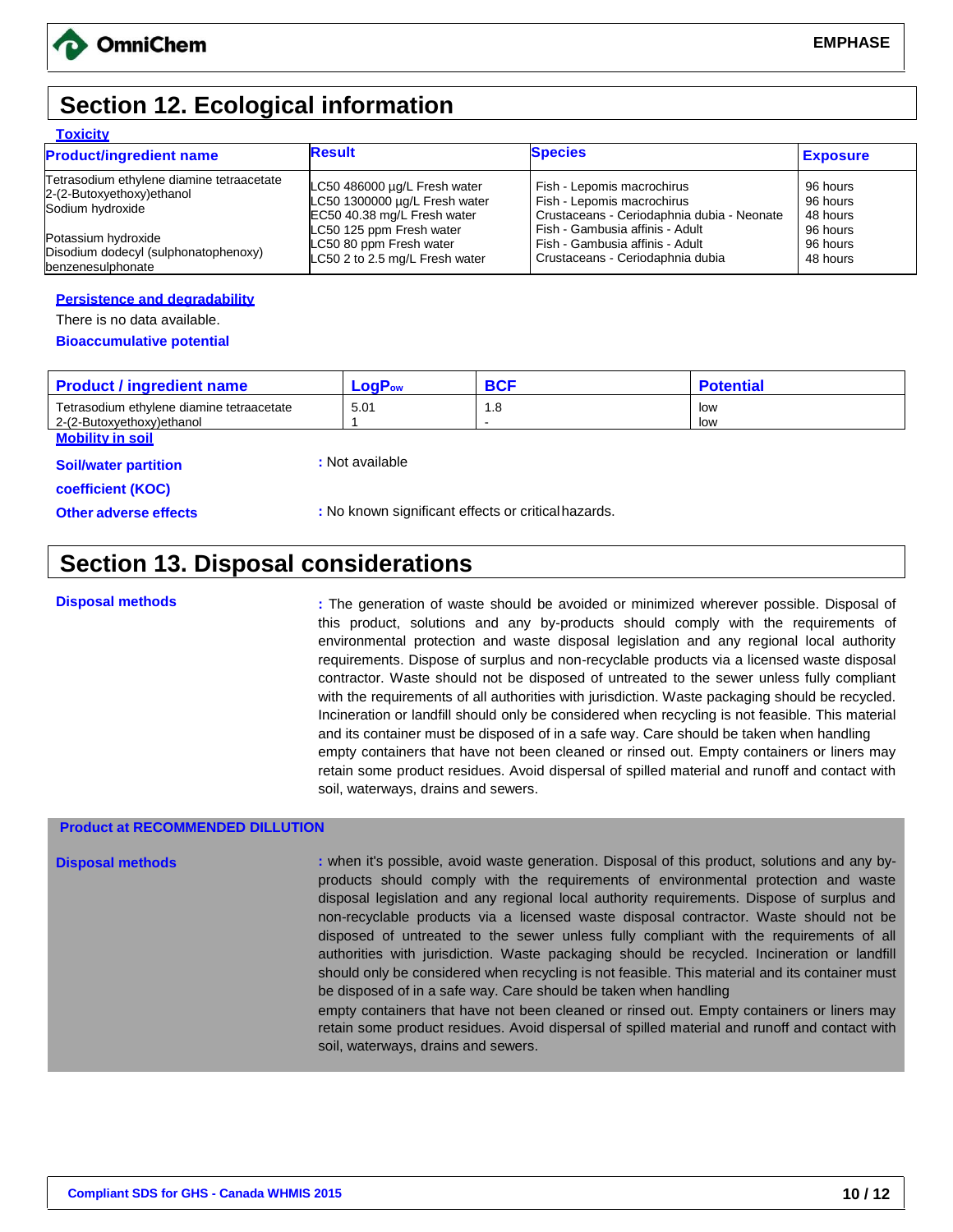## **Section 14. Transport information**

|                                      | <b>TDG Classification</b>                                                                | <b>IMDG</b>                                                                              | <b>IATA</b>                                                                              |
|--------------------------------------|------------------------------------------------------------------------------------------|------------------------------------------------------------------------------------------|------------------------------------------------------------------------------------------|
| <b>UN number</b>                     | <b>UN3266</b>                                                                            | UN3266                                                                                   | <b>UN3266</b>                                                                            |
| <b>UN proper</b><br>shipping name    | CORROSIVE LIQUID, BASIC,<br>INORGANIC, N.O.S. (Sodium<br>hydroxide, Potassium hydroxide) | CORROSIVE LIQUID, BASIC,<br>INORGANIC, N.O.S. (Sodium<br>hydroxide, Potassium hydroxide) | CORROSIVE LIQUID, BASIC,<br>INORGANIC, N.O.S. (Sodium<br>hydroxide, Potassium hydroxide) |
| <b>Transport</b><br>hazard class(es) | 8                                                                                        | 8<br>∌ گ'                                                                                | 8<br>≚≚                                                                                  |
| <b>Packing group</b>                 | $\mathsf{I}$                                                                             | Ш                                                                                        | Ш                                                                                        |
| <b>Environmental</b><br>hazards      | No.                                                                                      | No.                                                                                      | No.                                                                                      |
| <b>Additional information</b>        |                                                                                          |                                                                                          |                                                                                          |

**TDG Classification :** Product classified as per the following sections of the Transportation of Dangerous Goods Regulations: 2.40-2.42 (Class 8).

**Emergency Response Guidebook (ERG)**

**:** 154

**Special precautions for user : Transport within user's premises:** always transport in closed containers that are upright and secure. Ensure that persons transporting the product know what to do in the event of an accident or spillage

## **Section 15. Regulatory information**

#### **Canadian lists**

| <b>Canada inventory (DSL</b> | : All components are listed or exempted.                         |  |
|------------------------------|------------------------------------------------------------------|--|
| <b>NDSL)</b>                 |                                                                  |  |
| <b>Canadian NPRI</b>         | : The following components are listed: 2-(2-Butoxyethoxy)ethanol |  |
| <b>CEPA Toxic substances</b> | : None of the components are listed.                             |  |

## **Section 16. Other information**

### **Hazardous Material Information System (États-Unis)**



**Caution: HMIS® ratings are based on a 0-4 rating scale, with 0 representing minimal hazards or risks, and 4 representing significant hazards or risks. Although HMIS® ratings and the associated label are not required on SDSs or products leaving a facility under 29 CFR 1910.1200, the preparer may choose to provide them. HMIS® ratings are to be used with a fully implemented HMIS® program. HMIS® is a registered trademark and service mark of the American Coatings Association, Inc.** 

**The customer is responsible for determining the PPE code for this material. For more information on HMIS® Personal Protective Equipment (PPE) codes, consult the HMIS® Implementation Manual.**